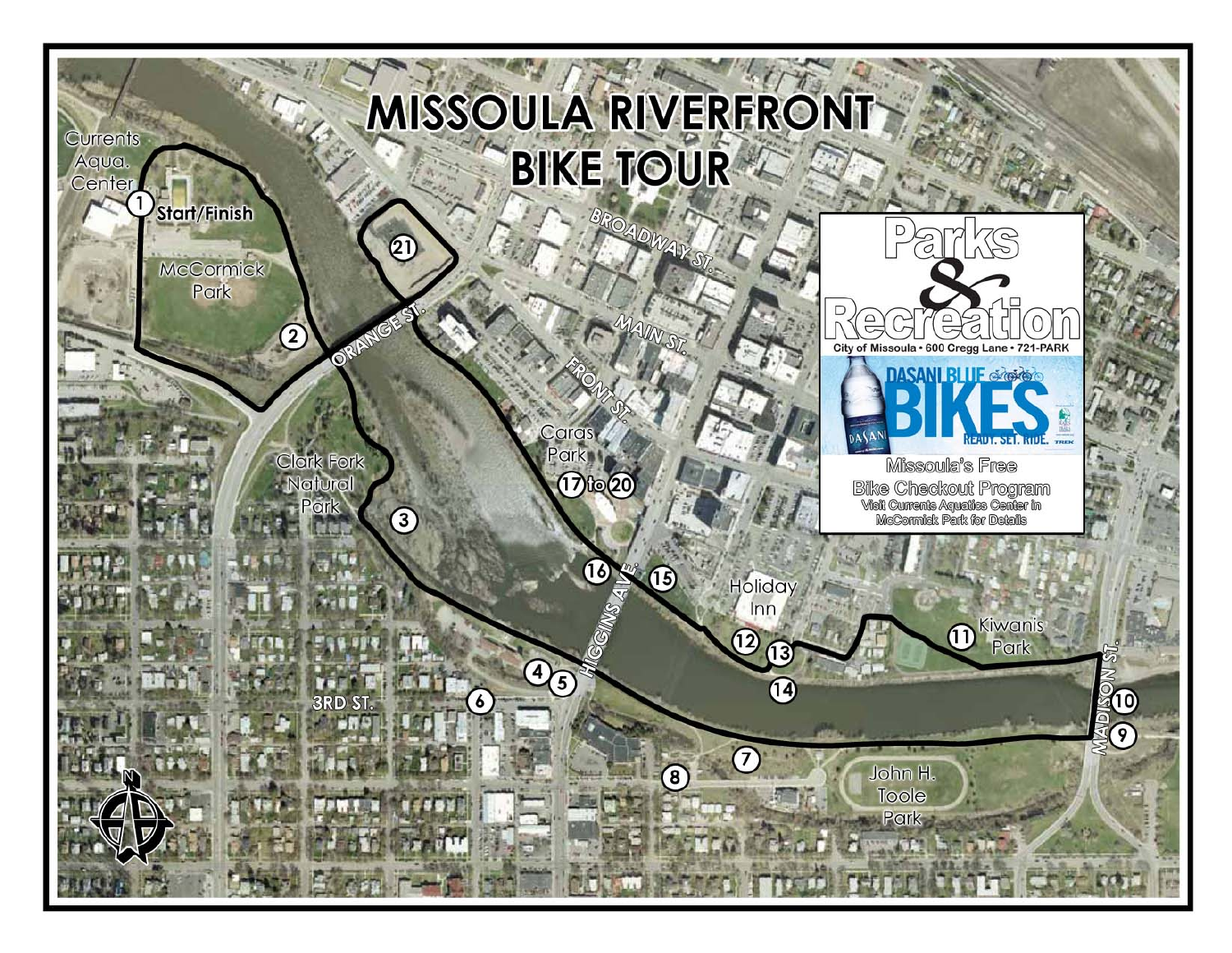# **Missoula's Riverfront**

# **A Self-Guided Bike Tour**



**Points of interest correlate with numbered points on the accompanying map.** 

#### **1. McCormick Park**

McCormick Park was donated to the City of Missoula by the McCormick family, heirs to the estate of W.J. McCormick, one of Missoula's founders; and the Morris Silver Family in 1938 and '39. The first feature to be installed was the old swimming pool which was completed in 1939.

In 2003 the Parks & Recreation Department hired Rocking M Design, a local Missoula firm, to create a new master plan for McCormick Park that would include a new Aquatics/Community Center and would increase the net green space in the park.

Missoula voters passed a GO Aquatics Bond in November 2003. The aquatics project included four neighborhood splash decks and two waterparks. "Currents", in McCormick Park, is an indoor facility with waterslides, lap pool and splash features. "Splash Montana", in Playfair Park is an outdoor facility with waterslides, a lazy river, splash pool, volley ball courts, and full service concessions. This site will soon include a 50-meter lap pool as well.

#### **2. MOBASH Skatepark**

Missoula had no place designated for skateboarding as a legitimate recreational activity. In 2000, interested skateboarders got together, formed the non-profit Missoula Skatepark Association and started raising funds to build the park. The Missoula Redevelopment Agency contributed TIF funds toward the park and helped manage its construction. The site design and landscape plan was done by Abbotswood Design Group out of Coeur d'Alene, ID and the skate surface was designed and constructed by the Skatepark contractor/designer firm Grind Line. The park was named MOBASH, a combination of two family names who gave generously toward the building of the park.

The park was completed in the fall of 2006 and kickedoff with a bang when Tony Hawk showed up with other big name skateboard professionals for the park's grand opening. An estimated 10,000 people filled the park and participated in the event.

# **3. Clark Fork Natural Park and Garden City Islands**

The Garden City Islands were established as a wildlife education area in 1995 by the City of Missoula and the Five Valleys Land Trust. They will be maintained to conserve their natural beauty and wildlife habitat into the future. These islands provide a wild place in the heart of our city and a unique opportunity of the study of nature. (From kiosk)

# **4. Old Milwaukee Depot**

(From Old Milwaukee Depot flyer, Boone & Crockett Club.) The tracks of the Chicago, Milwaukee, St. Paul and Pacific Railway were laid across Montana between 1897 and 1909. The Milwaukee Railroad's splendid brick passenger depot was built in 1910. Its grandeur and stylistic sophistication are indicative of the railroad's importance to Missoula and Western Montana. Designed by architect J.A. Lindstrand, the depot is one of the finest examples of railroad station architecture in Montana.

The Boone and Crockett Club purchased the Old Milwaukee Depot to be used as its' national headquarters in 1992. Prior to this purchase, the Depot was listed in the National Register of Historic Places by the U.S. Department of the Interior in cooperation with the Montana Historical Society.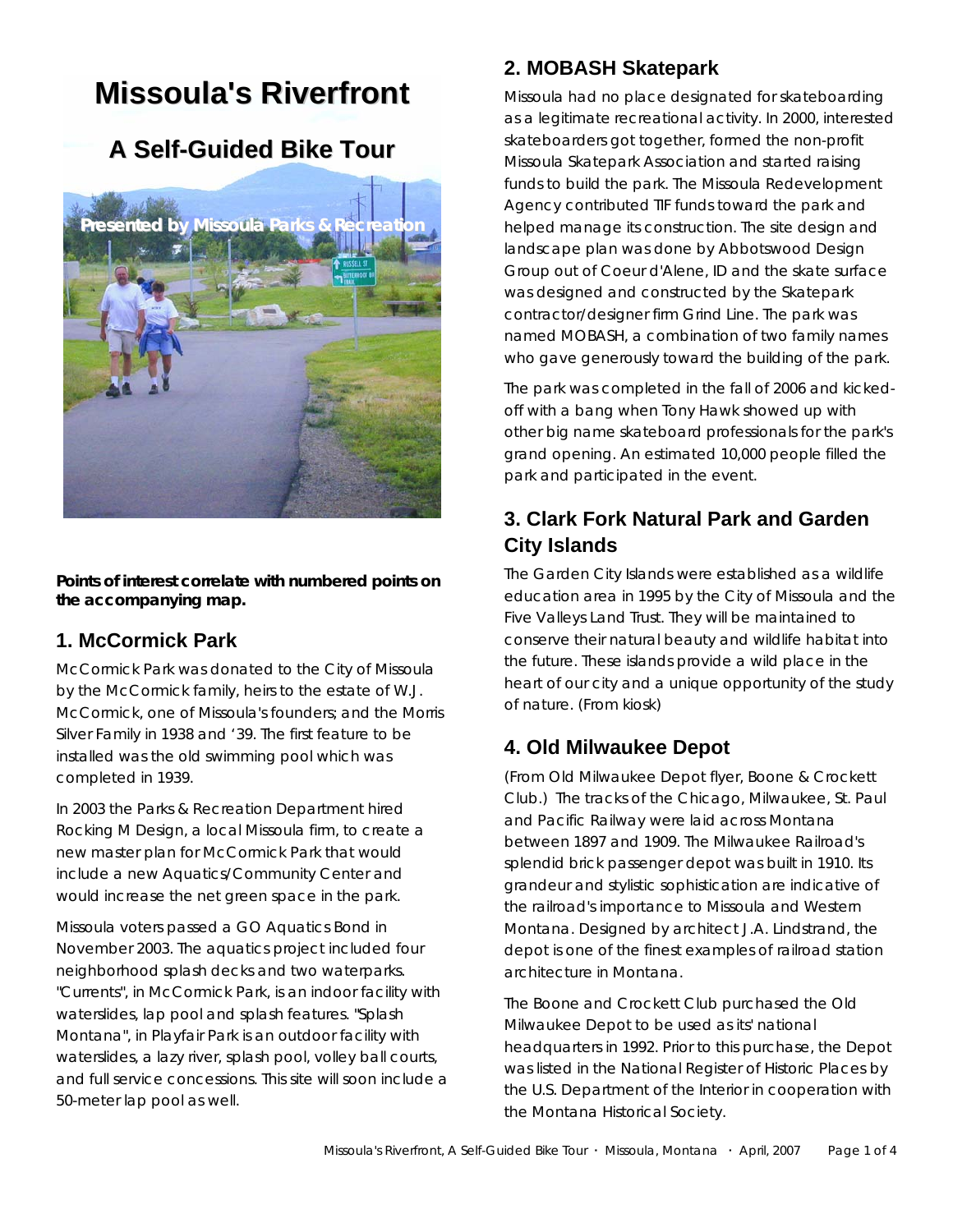#### **5. Milwaukee Trail Vision**

The Chicago, Milwaukee, St. Paul and Pacific Railway once serviced a line that stretched from Chicago, IL to Tacoma, WA, passing through Montana and the heart of Missoula. The Rail-to-Trails Conservancy recognizes and is promoting the significant opportunity that the Milwaukee Railroad presents; the ability to create a cross-continent rail-trail in the West.

In the 1970's the Milwaukee grade was officially abandoned and properties were sold off. The City of Missoula has converted some of the old Milwaukee Road right-of-way into the main east-west spine of its non-motorized Bicycle Commuter Network. This trail is made up of the Kim Williams Trail, the south shore of the Ron MacDonald Riverfront Trail system and the Milwaukee Trail. Currently the Milwaukee Trail's western end is at Russell Street and to the east the trail ends near the Bandmann Flats area. The City plans to continue acquiring corridor sections for trail expansion both to the east and west.

Missoula prides itself for being a bicycle and pedestrian friendly city. A network of commuter trails and smaller neighborhood and park trails connects Missoula's parks, shopping centers, civic centers, schools, places of work and places of play. The core of Missoula's Bicycle Commuter Network is built around two rails-to-trails conversions. The main northsouth connection, the Bitterroot Branch Trail, runs parallel to its railroad namesake. The old Milwaukee Road serves as the east-west commuter connection. Both the Bitterroot Branch Trail and the Milwaukee Trail were designed by the local Landscape Architecture firm Kent Watson & Associates with engineering done by HDR Engineers.

#### **6. Evelyn Borg Johnson Park**

Evelyn Borg Johnson Park is a small triangular park on a hillside immediately south of the Boone & Crockett Club and west of Higgins Ave. The park was funded by the MRA and designed by local Landscape Architect James Pool of Wonder Land Landscape Architecture. The design, completed in 2002, includes an elevated stairway with a prairie planting underneath and a series of retaining walls, trails and colorful plantings. The park is a gateway to the Historic Southside Neighborhood.

# **7. Clark Fork Native Prairie in John H. Toole Park**

John H. Toole was Mayor of Missoula from 1983 to 1986. Before and during his time as mayor, he was very supportive of park development in Missoula. He was influential in the creation of Island Park, now known as Caras Park, in the 1940's. Toole Park now has a track, practice field, restrooms and is home to the Clark Fork Native Prairie. A stroll along the prairie trails will reveal a glimpse into this valley's past. Aside from the native grasses, visitors can see many native forbs including arrowleaf balsamroot, purple larkspur and lupine, white yarrow, pink bitterroot, and purple Clarkia, to name a few.

# **8. Water-Wise Landscape Demonstration Garden**

The Water-Wise Garden serves as a "living laboratory" of water-conserving techniques. Missoula receives an average of 13 inches of precipitation per year. Plants that need more water than this must be watered to survive. Since 50% of summer residential water use in Missoula is for watering lawns and gardens, water-wise gardening saves significant amounts of water. (From Water-Wise Landscape Demonstration Garden flyer.)

The Water-Wise Landscape Demonstration Garden is sponsored by Mountain Water Company, Missoula Parks & Recreation, Madeline Mazurski, Rainmaker, and Missoula Clark Fork Coalition. For more information please contact the Missoula County Extension Office at 721-4095.

#### **9. Kim Williams Trail**

This trail lies on top of the Old Milwaukee Road and serves as part of the City's main east-west commuter trail. It is heavily used by Missoula citizens and University of Montana students for transportation, and recreation of all types. As the trails heads east up Hellgate Canyon it enters a rich riparian zone. The trail is a good place to get an up-close glimpse of the Clark Fork River's natural beauty, its flora and fauna.

Kim Williams, the trail's namesake, was a well known naturalist and long-time Missoula resident who died in 1986. She was also a well known radio personality on National Public Radio. During her professional career she advocated environmental awareness and celebrated the natural wonders of the region.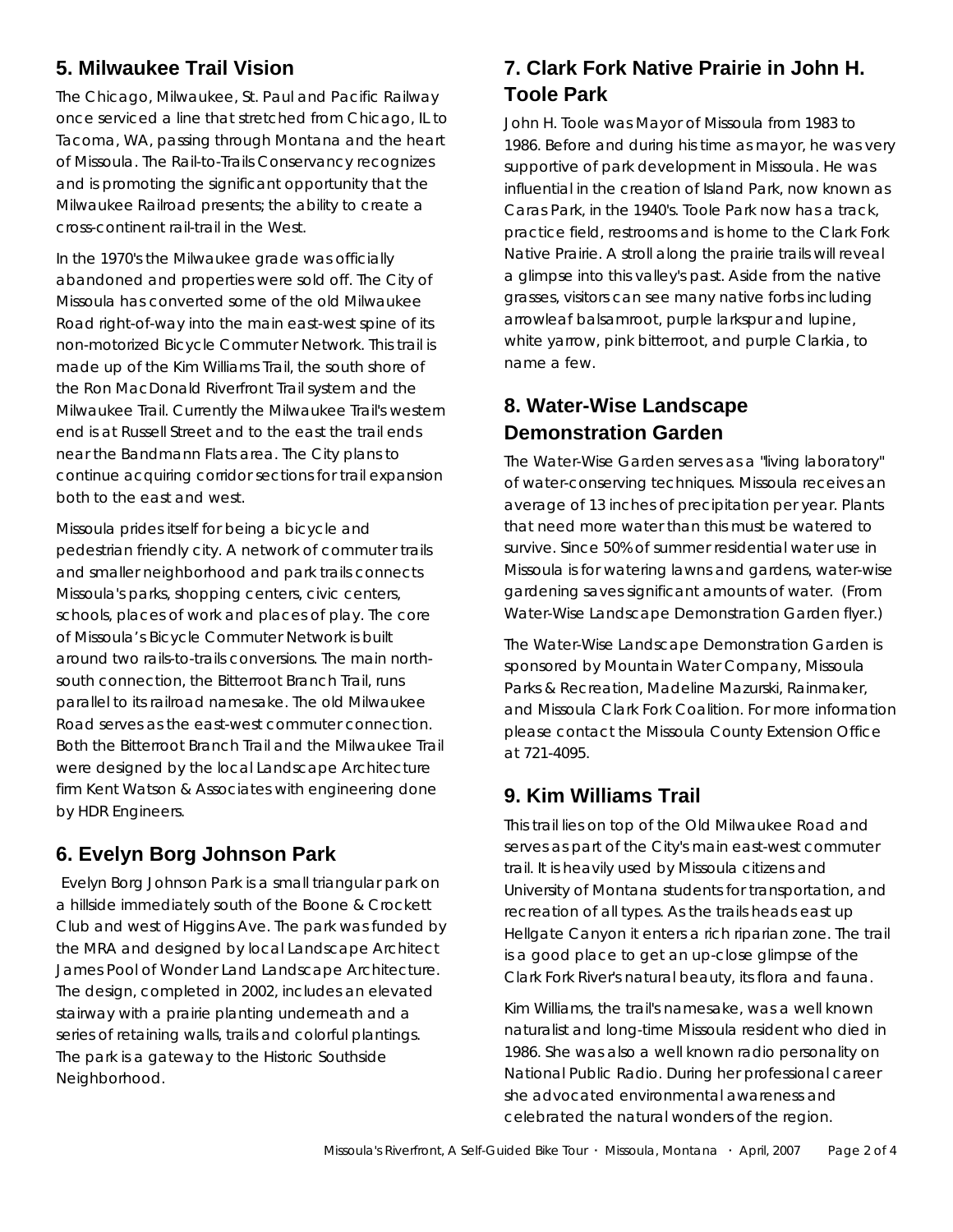# **10. Madison Street "Underbridge"**

To better connect Missoulians on both sides of the Clark Fork River, MRA funded the "Underbridge" project. "The Bridge was designed and engineered by Beaudette Consulting Engineers/WGM Group/OZ Architects and constructed by Industrial Services of the Rockies of Frenchtown. The Bridge is a suspension bridge type structure with a pre-cast concrete deck. Construction began in August 2005 at a cost of \$1.25 million including design and engineering.

#### **11. Kiwanis Park**

This park was acquired by the Kiwanis Park Playground Association in the 1930's. By 1987 the Missoula Kiwanis Club had supplied the park with an ice skating rink, warming house and fireplace, tennis courts, volley ball court, basketball court and a baseball diamond. A redesign of the park was undertaken in 2003-04 by local landscape architecture firm, Kent Watson & Associates. The intent of the re-design was to create an attractive parking lot and to improve the walkway circulation in and around the park.

# **12. Bess Reed Park**

 In 1985 development of this park was funded with UDAG and MRA monies. Bess Reed, the park's namesake, was a noted Missoula communitarian. She worked as the Executive Secretary of the Community Chest, served on the District 1 School Board for 21 years, was State PTA Officer and President and Secretary of the Society for Crippled Children. She also served four terms as a State Legislator where she championed bills that aided children and schools as well as the Equal Rights Amendment. Bess Reed died in Missoula in 1984.

# **13. The LeVasseur Panels**

In the 1930's the LeVasseur family lived at 313 East 1st Street near where Bess Reed Park is now. In 1936 a new concrete sidewalk was poured across the street from the family home. The young LeVasseur daughter played outside leaving footprints and scratches on the fresh concrete. That summer the daughter drowned in the Clark Fork River. Soon after, the family moved and the City renamed East 1st Street, LeVasseur Street. The sidewalk panels bearing her footprints were preserved and now lie in Bess Reed Park.

# **14. Mural "Untitled"**

The mural "Untitled," is in Bess Reed Park on the south end of Clay Street. Volunteers and children of Big Brothers and Sisters painted this vibrant and humorous mural in 1997.

# **15. "Returnings"**

The sculpture "Returnings" was installed on the East Side of the Higgins Street Bridge just north of the Clark Fork River. Created by Jeffrey Funk in 1989 as a project of the City of Missoula Public Art Committee, these three large bronze fish are a favorite among children.

#### **16. Brennan's Wave**

Missoula is home to a very active whitewater community who love Montana's rivers. The Clark Fork River, near Caras Park, contained an irrigation diversion made of chunks of old concrete and rebar. This diversion was not only eyesore but a hazard to those who floated the river through Missoula. In 1999, citizens organized to replace the old weir with one that would double as a recreational standing wave for kayakers. It took six years, but the group was able to raise the funding and build Brennan's Wave, named for Brennan Guth, a world class kayaker and local Missoulian who died in Chile on the Rio Palguin.

# **17. Glacial Lake Missoula**

About 12,000 years ago, the valleys of western Montana lay beneath a lake nearly 2,000 feet deep. Glacial Lake Missoula formed as the Cordilleran Ice Sheet dammed the Clark Fork River just as it entered Idaho. The rising water behind the glacial dam weakened it until water burst through in a catastrophic flood that raced across Idaho, Oregon, and Washington toward the Pacific Ocean. Thundering waves and chunks of ice tore away soils and mountainsides, deposited giant ripple marks, created the scablands of eastern Washington and carved the Columbia River Gorge. Over the course of centuries, Glacial Lake Missoula filled and emptied in repeated cycles, leaving its story embedded in the land.

The horizontal lines etched into the hillside are evidence that a prehistoric lake once filled the valley. The parallel lines represent the ancient shorelines of Glacial Lake Missoula. The highest known shorelines are found at an elevation of 4,200 feet. (From the